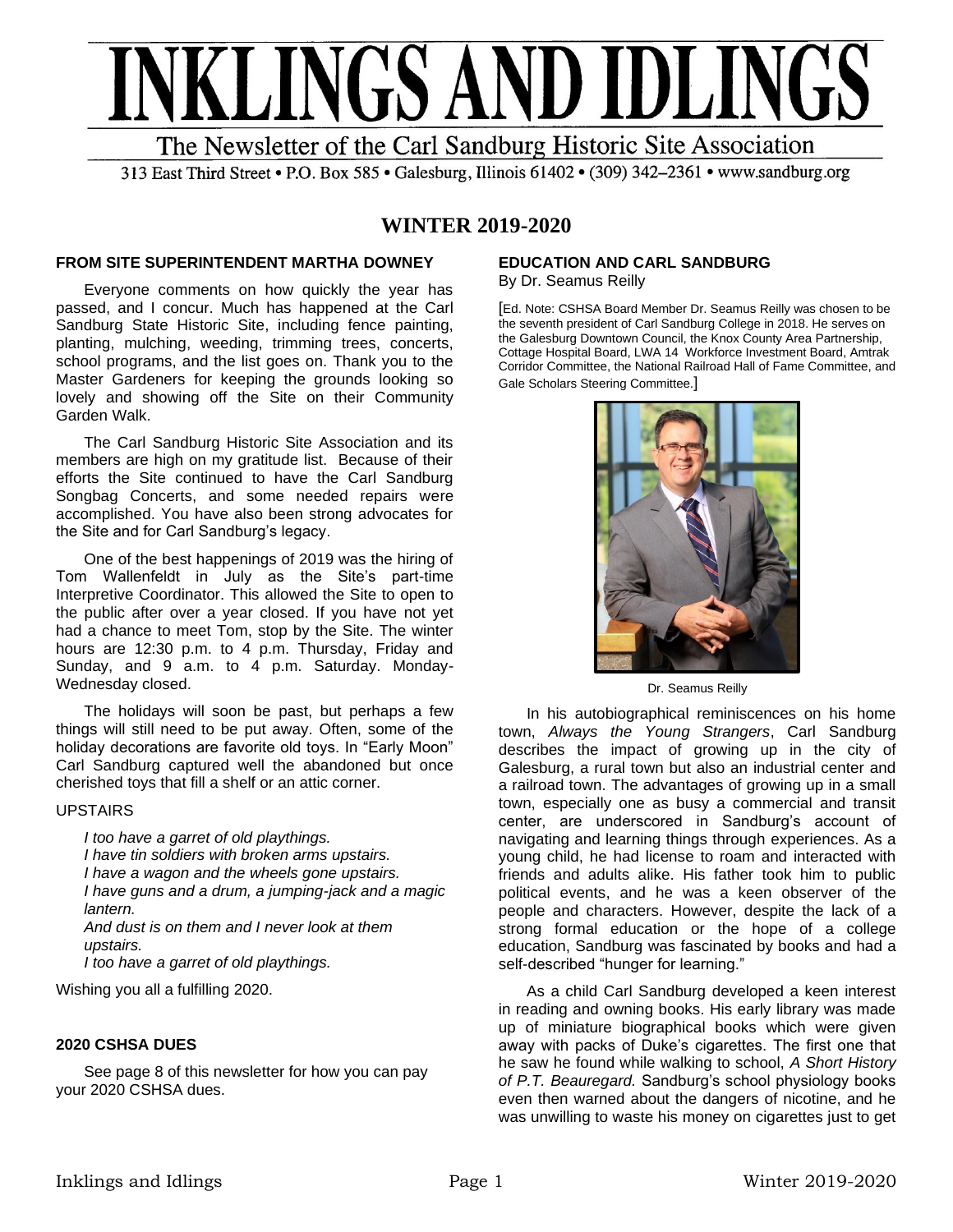the books. Luckily, he found someone who was willing to give them to him, and he began what became his first library. He even carried these in the pockets of his vest and read and reread them imagining what he might say to some of the people whose lives he studied. His pride in owning books was tempered by his feeling that it "wouldn't do to talk about it." (*AYS* p. 269)

Sandburg's reticence about talking about owning books was surely influenced by his father's disinterest in reading of any sort. Aside from the *Bible*, *Hemlandet*--the Swedish newspaper, and a cursory glance at the *Republican Register* which Sandburg delivered as a boy, his father was indifferent. Noticing his son's growing fascination with books, he admonished him: "Sholly, you read too much in de books—what good iss it?" (*AYS*  p.79)

As Sandburg reflected on his growing up, he was even more perplexed by the fact that his father never learned to write. "Why did my father, with his exceptional manual cleverness and variety of skills, never learn to write? The desire wasn't there. He never cared for books." (*AYS* p. 78) Perhaps his father's own lack of interest in reading, writing, and education in general was the spur to Sandburg's own curiosity and hunger for learning. Certainly, the fact that he earned a livelihood doing what his father could not do must have been a constant source of irony. Sandburg would have realized that he shared this lack of paternal interest in reading with Abraham Lincoln, another self-taught Illinoisan. Reading for both men was their primary way of understanding the world.

Sandburg and Lincoln were supported in their educational pursuits by their mother and stepmother respectively. Sandburg's mother listened to the sales pitch from the local encyclopedia salesmen and defended her investment in those books when Sandburg's father realized she had invested a week's wages. Lincoln's stepmother supported his reading and education, and he never forgot her support.

Galesburg was also a college town with the campuses of Lombard, Knox, and Brown's Business College all within close reach. Even though the world of education with its strange conventions and apparent contradictions—commencement was when you finished your education—the proximity of these edifices of education, the professors who were well known and famous and who had traveled the world, the students who went on to become national figures all contributed to Sandburg's curiosity of what it meant to be educated. Sandburg did attend Lombard College as a benefit for having served in the Spanish-American War but left without completing a degree in 1903. Clearly, Sandburg's lack of formal education did not hinder him.

Aside from a brief stint teaching at the University of Michigan, Sandburg primarily worked as a writer. In some ways, I think this may have been a nod to his father. His father was content to "do a good days work for enough money to stay off want and misery." (*AYS* p. 430). Sandburg contends that the first time his father's name was ever in print was the brief obituary which marked his death. And his name was listed as "Andrew" instead of August. His father's suspicion of the value of what was printed was proved right.

# **FROM PRISONER TO POET TO PULITZER, EXPLORING CARL SANDBURG'S RELATIONSHIP WITH PITTSBURGH**

By Christopher D. George

[Ed. Note: A story by Chrisopher D. George of McDonald, PA about twenty-six year old Sandburg's initial experience with Pittsburgh when he was jailed for hoboeing appeared in the Summer 2019 issue of *Inklings and Idlings.* In this story he explores Sandburg's later relationship with Pittsburgh. Mr. George holds degrees from the University of Cincinatti and the University of Pittsburgh. He is the author of *Day-by-day with the 123rd Pennsylvania Voluntees* (2016). He teaches a poetry unit that focuses on Robet Frost, Carl Sandburg, and Emily Dickinson in the Upper St. Clair School Disrtict near Pittsburgh. His email is cdg123pvi@yahoo.com.]

If you remember the poet and writer Carl Sandburg, you most likely connect him with the city of Chicago. Whether you recall that it is the "Hog Butcher for the World" or that its "fog comes on little cat feet," the Windy City is forever associated with Sandburg. What is not well known is that Sandburg also had a relationship with our Steel City that began before he lived in Chicago and lasted throughout his remarkable career. Before Sandburg was a household name, he was a traveling salesman searching for his future. It was during this time in his life that he was first introduced to the city of Pittsburgh, and the meeting made a lasting impression on him.

## *Rough First Impressions*

In 1904, the twenty-six year old Sandburg decided to make his way to Freeport, IL to spend the summer with a college friend. An experienced hobo, he started traveling west by "riding the bumpers" between freight cars in Philadelphia. Eventually feeling the grip of exhaustion, he climbed atop a box car and fell asleep. When he awoke, he found the train stopped some fourteen miles east of Pittsburgh in the town of Wilmerding.

Sandburg got his bearings and rode a trolley into Pittsburgh where he had breakfast before taking another trolley to the freight yard in McKees Rocks. The empty and waiting coal car that he chose to ride happened to hold five other men with the same need for inexpensive transportation. Unfortunately for all of them, a recent crime by a hobo near the tracks had made the papers and heightened the already strong fear of vagabonds in and around the Pittsburgh area.

Two local constables, who were on the lookout for any suspicious characters, had been watching the freight yard and soon approached the car to let the men know they were all under arrest. Each man was given a choice: pay a \$10 fine (about \$280 today) or spend ten days in the Allegheny County Jail. None of the men paid the fine.

After a short wagon ride to the jail, Sandburg was escorted to a cell that contained two other men. One of them was an older hobo, and the other was an eighteen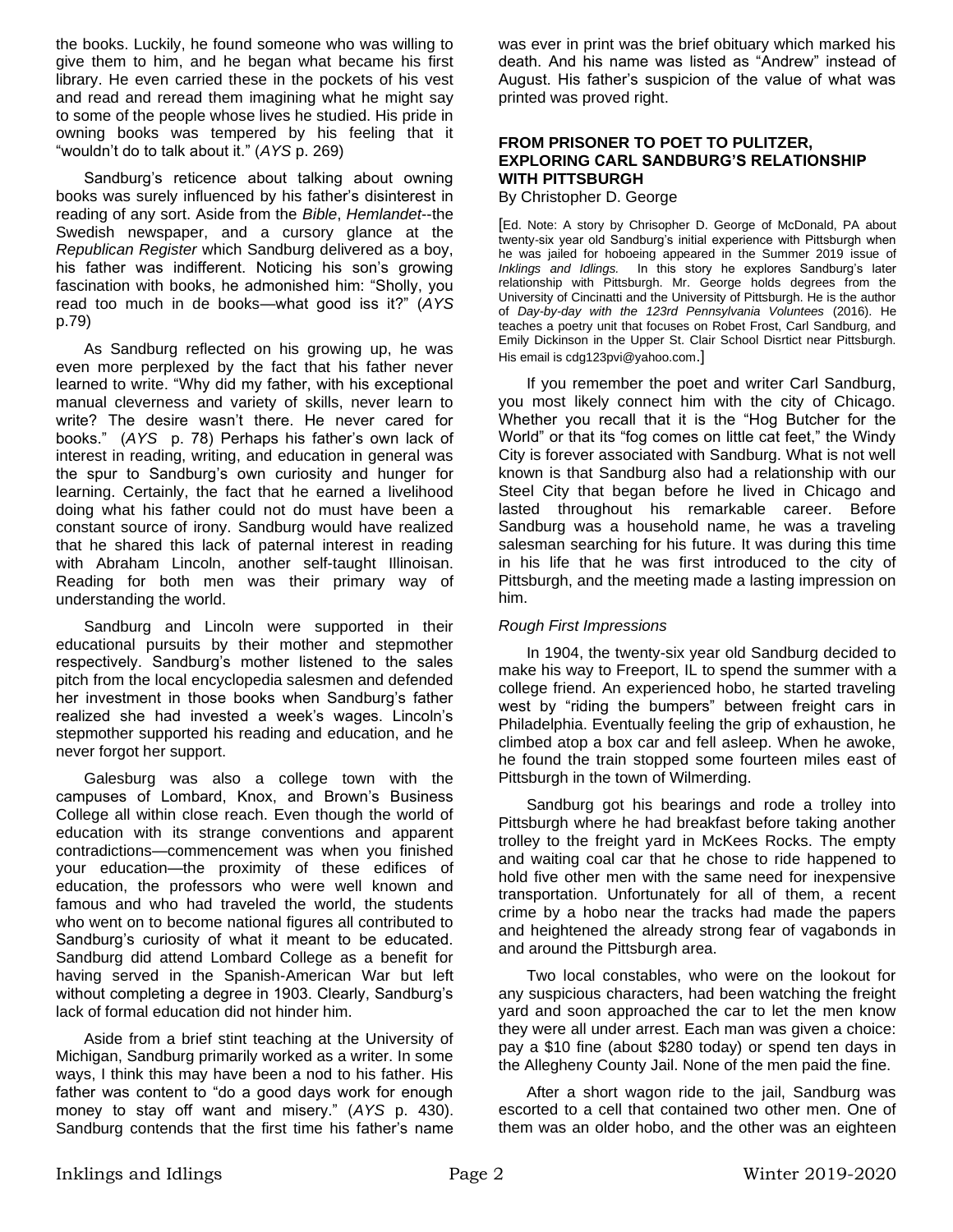year-old with burnt and tattered clothes. The men were being crammed into a space that was originally intended for one inmate and fed a paltry amount of food. In the end, Sandburg would lose twelve pounds during his ten days behind bars in Pittsburgh.

The future Pulitzer Prize winner would document his visit to the Allegheny County Jail in a poem titled "'Boes" that appeared in his first book of poetry, 1916's *Chicago Poems:*

*I WAITED today for a freight train to pass. Cattle cars with steers butting their long horns against the bars,went by. And a half a dozen hoboes stood on bumpers* 

*between cars.*

*Well, the cattle are respectable, I thought. Every steer has its transportation paid for by the farmer sending it to market,*

*While the hoboes are law-breakers in riding a railroad train without a ticket.*

*It reminded me of ten days I spent in the Allegheny County Jail in Pittsburgh.*

*I got ten days even though I was a veteran of the Spanish-American war.*

*Cooped in the same cell with me was an old man, a bricklayer and a boozefighter ...*

*We were three in all, the other being a Lithuanian who got drunk*

*on pay day at the steelworks and got to fighting a policeman...*

# *Skeptical and Critical*

Throughout the rest of his life, Sandburg would mention that he had once been a "jailbird" in Allegheny County, but it would not be long before Pittsburgh and its citizens would see a different side of this young wanderer. For it was only two years later, in 1906, when one of Sandburg's first poems was printed in the *Pittsburgh Daily Post*. The verse, titled "Departures," would also become part of *Chicago Poems.*

Then, in February 1909, as Sandburg was traveling about the country giving lectures on Walt Whitman and other subjects, he would return to the city that had jailed him only five years earlier. This time around, however, he would see the city in a different light and record his thoughts in a letter home to his wife:

*O the poetry and romance over this Pittsburgh town! Slopes and hillsides with electric lights twinkling bluish and flashing long banners of gleam along the river — and every once in a while we pass shadowy hulking sheds with yellow hell-mouths flaming — and the grim steel workers moving around like devils put to use.*

But Pittsburgh would be slow to return the admiration to Sandburg and his free-verse poetry, which broke from the standards of meter and rhyme of that time. As Samuel Hazo has noted in his 2017 book *The Pittsburgh That Stays Within You*, we are cautiously slow to embrace the new:

*As a rule, Pittsburghers do not accept the new just because it is new. They are more than casually conservative that way, and their ultimate criterion in evaluating the old against the new or vice-versa is to ask the sensible question, 'Is it any good?'*

Well, as Sandburg's career began to blossom, Pittsburgh stayed skeptical and critical. Writers and reviewers lamented his break from tradition. A writer in the *Pittsburgh Daily Post* commented that his poetry would be much better if he wrote more like William Wadsworth. The *Pittsburgh Post-Gazette*, in a review of Sandburg's second book of poetry titled *Corn Huskers*, criticized that "the inspired artist is not there. The works of this man, as is the case with all those of his school, contain little to which one may return frequently for the beauty of it." (In 1919, *Corn Huskers* would win one of the first Pulitzer Prizes for poetry.)

The criticism continued even as this "new poetry" started to draw more attention across the country. While reviewing Louis Untermeyer's 1919 book *The New Era in American Poetry*, which cited a Sandburg poem, the *Pittsburgh Post-Gazette* writer longed for the days "when the work of a poet will again become the prayer of a genius to his God and not a clever thing to startle people and to make money."

## *Acclaim Comes Around*

The first positive comments in the Pittsburgh papers about Sandburg and this new type of poetry came from a lecture that was given at the 20th Century Club in February 1923. Dr. John T. Frederick, a professor at the University of Pittsburgh, shared several Sandburg poems and described this new American poetry as being "alive" and worth reading. "Even if the poet brings something entirely new and unfamiliar, it should not be rejected without consideration. This is the spirit which [will] encourage writers and with it, when the great man comes, he will be recognized," stated Frederick.

Meanwhile, as popular opinion was starting to change, Sandburg continued to appreciate the brawn and raw power of Pittsburgh and its men. In his third book of poetry, 1920's *Smoke and Steel*, Sandburg mentioned our city in the title poem:

*So fire runs in, runs out, runs somewhere else again, And the bar of steel is a gun, a wheel, a nail, a shovel,*

*A rudder under the sea, a steering-gear in the sky; And always dark in the heart and through it*,

*Smoke and the blood of a man. Pittsburgh, Youngstown, Gary — they make their steel with men In the blood of men and the ink of chimneys The smoke nights write their oaths Smoke into steel and blood into steel; Homestead, Braddock, Birmingham, they make their steel with men. Smoke and blood is the mix of steel* ...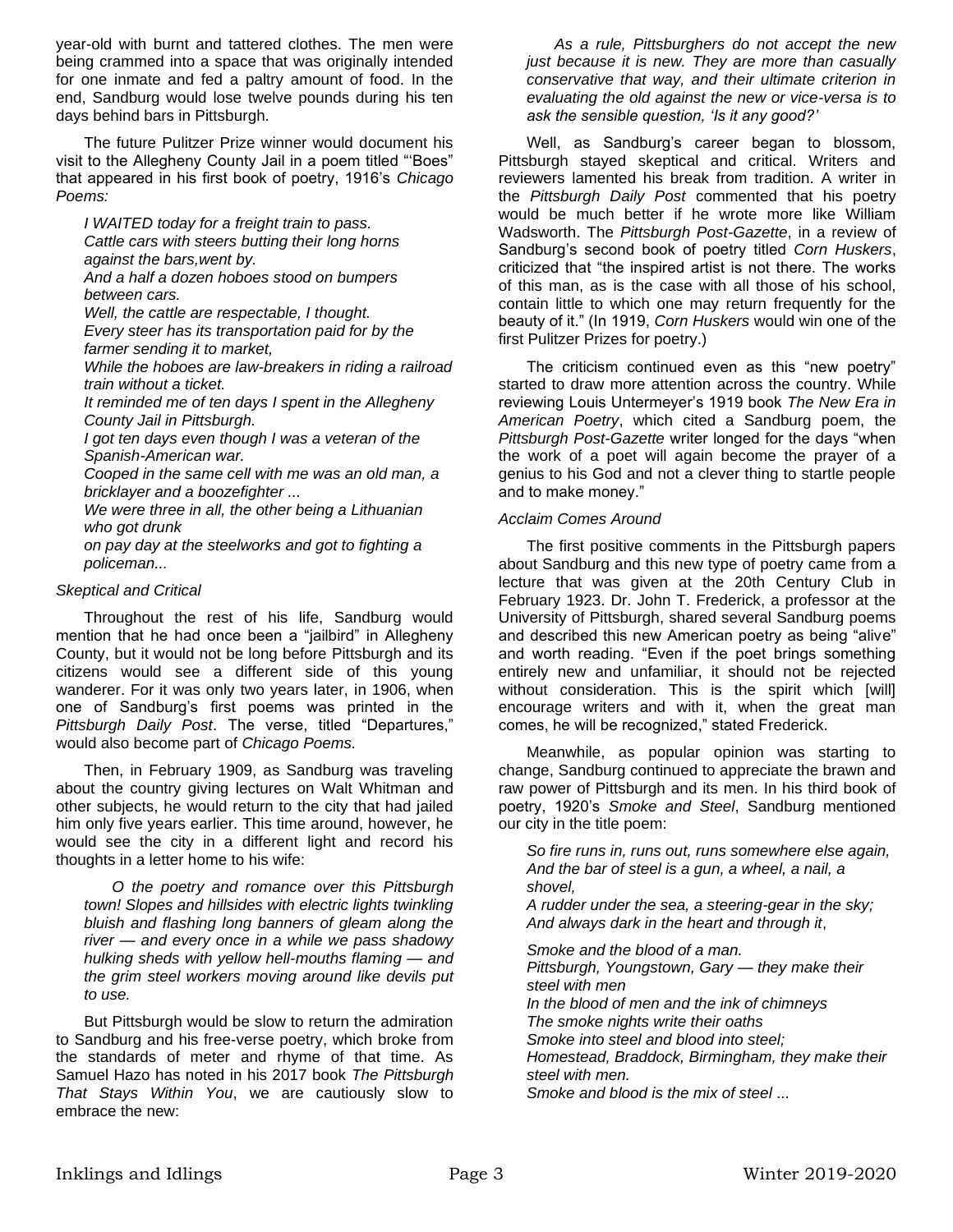But Sandburg would not truly be embraced by the city until he ventured away from poetry and wrote something that Pittsburgh would appreciate. After years and years of research and writing, Sandburg published a two-volume biography of the early life of Abraham Lincoln in 1926. The critical acclaim was immediate. A writer for the *Pittsburgh Press* prophesized, "Sandburg will probably gain more fame by this Lincoln book than his verse, though he is recognized now among discriminating critics as one of the country's most outstanding poets."

## *A Legacy Forged in Steel*

It was then, twenty-one years after Sandburg had been arrested and jailed, that the city truly opened its doors to him. His name and his distinctive voice became a part of Pittsburgh for the next 40 years. Speaking engagements where he shared his poetry, commentary, and songs would begin occurring regularly. Places like the 20th Century Club, the Young Men's & Young Women's Hebrew Association, the Women's Club of Sewickley, the Frick Teacher's Training School, Penn State University, the Pennsylvania College for Women, and Allegheny College all delighted in listening to the once-derided poet from Illinois.

Sandburg would also be heard sharing his poetry on KDKA radio. His syndicated columns would appear in the *Pittsburgh Sun-Telegraph* during the 1940s. He would also be chosen as the radio voice to commemorate the solemn one-year anniversary of Pearl Harbor in Pittsburgh and around the country. When a treasure trove of Lincoln papers was released by the Library of Congress in 1947, Sandburg's analysis and commentary were featured by the *Pittsburgh Post-Gazette*. The onetime resident of the Allegheny County Jail would also collaborate and appear with Pittsburgh's beloved Gene Kelly on television. As the poet read, Kelly brought his words to life with dance.

In the end, Carl Sandburg came to appreciate Pittsburgh, despite his initial introduction to the city. And the same can be said of Pittsburgh's acceptance of the poet, historian and writer. The always cautious people of this city, forever eager to ask, "Is it any good?" decided that Sandburg was so much more than that.

## **CARL SANDBURG & EDGAR LEE MASTERS, A COMPLICATED RELATIONSHIP** By Rex Cherrington

[For the Fall 2019 *Inklings and Idlings* Rex Cherrington submitted a photo of a portion of a book review written by Edgar Lee Masters that appears on the dust jacket of the first printing of Sandburg's *Chicago Poems* (1916) and a transcription of Master's laudatory review. Here is Rex's story of the relationship between the two men.]

Most readers of *Inklings & Idlings* know the basics of the early life of Carl Sandburg, born January 6, 1878 in Galesburg, Knox County, Illinois. Sandburg's parents were immigrants who came here from Sweden with practically no money but filled with great faith in God and America and were willing to work and work and work. Carl Sandburg's father August was a helper at the blacksmith shop of the Chicago, Burlington, & Quincy Railroad. The job of the helper in the shop would have been among the lowest paid and certainly the hardest work, mostly swinging a heavy hammer or sledge to pound hot metal on an anvil, keeping this up for ten hours per day and six days per week. August Sandburg's body was actually deformed over the years, his right side more muscular but also more degenerated and perhaps his spine bent a bit from all this. Carl's mother was fully engaged, physically, mentally, and spiritually in the care, feeding, and encouragement of her family.

Edgar Lee Masters was born in Kansas August 23, 1868. His father Hardin Masters was an attorney who was raised at Petersburg, Illinois. The family roots go back to the early 18th century, long before the American Revolution, though no proven record of his family's service exists. We could describe the Master's as coming from one of the "old families." Edgar's mother was Emma J. Dexter, the daughter of a prominent Methodist minister.

About one year after Edgar Lee Master's birth the family returned to Illinois, presumably due to a lack of legal work in Kansas. The young family settled in Lewistown, Fulton County, Illinois, the county seat and most likely a place for an attorney to find work. In a eulogy of his father Edgar described his father as a "playboy." Master's biographer describes the Masters' home as lacking in affection and his mother "indifferent." Edgar had much affection for his grandparents who continued to live in Petersburg a few miles away. The grandparents' home was filled with books, a place where young Masters was introduced to literature and poetry. Edgar Lee Masters attended Knox Academy, a preparatory school operated by Knox College, for one year. It is stated that family finances dictated the decision to remove Masters from the Academy. His father brought him back to Lewistown to read law in his law office. Edgar soon got licensed to practice law but never seemed to like the practice of law. In fact, he once said he might have enjoyed the practice of law if it had not been for one of his most regrettable mistakes when he wrote some verse when he was fifteen or sixteen years old and was passionate about it. To support himself, he moved to Chicago and entered into the practice of law there. He was not known for having much ability in the courtroom but was considered a researcher without equal. In Chicago Masters wasted no time in joining the ranks of the literati. Masters was soon receiving attention as a poet and had *Spoon River Anthology*, his most successful work, published in book form in 1915. Masters was being regarded as "The Chicago Poet." Carl Sandburg's *Chicago Poems* came out in 1916, and there was still friendship between Masters and Sandburg. This is illustrated by the favorable one paragraph review written by Masters that appeared on the dust jacket of the first printing of the first edition of Sandburg's *Chicago Poems.*

It is obvious that Sandburg and Masters were not just totally different from each other in terms of the socioeconomic status of their respective families but quite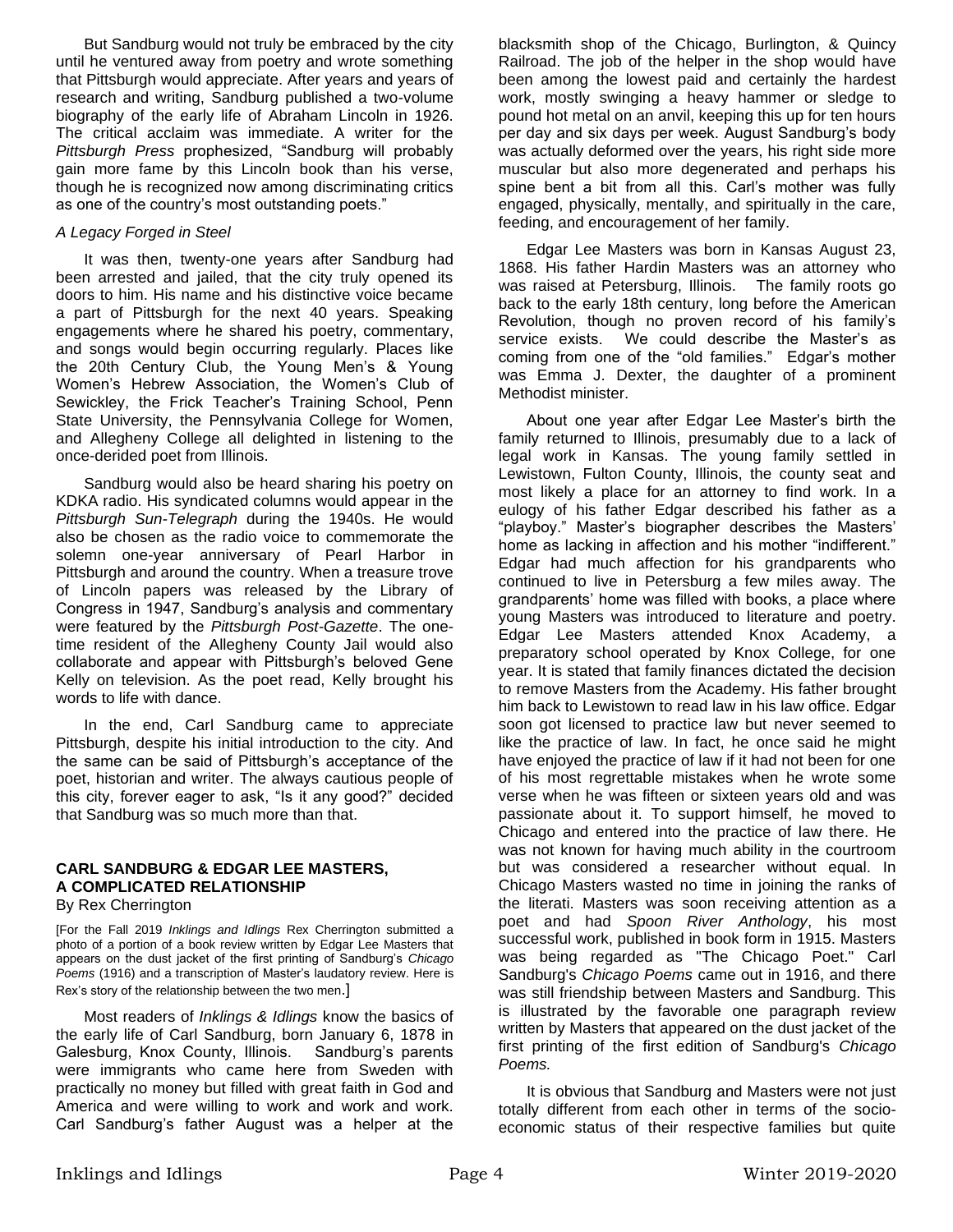different in their personalities. Masters, ten years older than Sandburg, came from such a background that it caused him to offer rather patronizing support. One could almost imagine that Masters viewed this as an act of charity. Masters was content to be friends with Sandburg as long as it was understood that Masters got top billing, and Sandburg understood he was the young upstart.

Soon Sandburg moved to the forefront and was becoming considered the "Chicago Poet," a title which he yet holds. Masters became jealous, and when Sandburg started writing about Lincoln, it set off great anger in Masters even though he had not yet written about Lincoln but had only planned to do so. Masters claimed a family connection since his grandfather had personally known Lincoln even though they were from opposing political parties. When Edgar Lee Masters' father, Hardin, tried to sneak away and join the Union Army in the Civil War, his father had him stopped and detained in jail from which he retrieved his son who never served. From there the Masters' Southern sympathies remained.

Masters was a literary giant, even if he never had another success that even came close to *Spoon River Anthology*. That book was readable and people could enjoy reading it. Masters had the formula for literary success but failed to comprehend the literary style for which the people had an appetite. Masters' later works in an effort to "exceed" his earlier work were largely failures, though he was not discouraged and continued to write poetry and biographies.

On the other hand, *Chicago Poems* was the first step for an illustrious literary career for Sandburg. It is wonderful how this part of Central Illinois was the home turf for two such large literary figures and Vachel Lindsay from Springfield, not too far from here.

There was a time when Sandburg, Masters, and Vachel Lindsay were all three friends. Sandburg and Lindsay remained friends until Lindsay's sad and tragic death. Sandburg was among those who helped to hide that his death was due to suicide accomplished by ingesting a cleaning fluid called "Lestoil." Quite differently, Masters was the first to write a biography which publicized the unfortunate details. It was suspected Masters did this for no other reason than to break the story and bring attention to himself.

Masters' wrote his book on Lincoln. He entitled it *Lincoln, The Man*, and it was unlike the work of Sandburg. Sandburg made an effort to give his reader a factual account of Lincoln, showing Lincoln to be an imperfect human, yet very admirable man. Masters went out of his way to include non-factual and detrimental observations about Lincoln. Masters went so far as to claim that Lincoln was "undersexed," whatever that means and however that is measured, which was beyond the readers' imagination. In short, Masters had done a "hatchet job" on Lincoln. Sandburg would have distanced himself from Masters had not Masters already taken care of the matter. I got through Knox College without even seeing a copy of this book. The first copy I saw was the one I purchased in a used/rare bookstore in Atlanta,

Georgia. It likely went over better in the South.

So, that being the background, let us return to a time when there was friendship between Masters and Sandburg when the first printing of the first edition of *Chicago Poems* was published, and Masters wrote a favorable review of the book which appeared on the front cover of the dust jacket.

## **SANDBURG & HEMINGWAY: MUTUAL ADMIRATION** By Rich Hanson

No, Carl Sandburg was never actually awarded the Nobel Prize. A puzzling oversight by a committee that you would have thought would have been eager to validate the achievements of a fellow Swede.

Carl was awarded his prize sort of by proxy. When Ernest Hemingway was awarded his in 1954, he told the first reporter who collared him for an interview that he could think of one American writer more worthy of the honor. That writer, Hemingway emphatically averred, is Carl Sandburg.

That this compliment meant a great deal to Sandburg was borne out by a conversation that Carl had with Harvey Breit, then one of the editors of the *New York Times* Book Review, later that year. When Harvey asked Sandburg how he felt about being singled out by Hemingway as someone who should have won the Nobel Prize, Sandburg's response was,

*Harvey Breit, I want to tell you that sometime thirty years from now when the Breit boys are sitting around, one boy will say, 'Did Carl Sandburg ever win the Nobel Prize?' and one Breit boy will say, 'Ernest Hemingway gave it to him in 1954*.'

Sandburg respected Hemingway just as deeply. *I liked it*," he said*, "whenever I heard anyone say that Hemingway was indestructible. When he was referred to as an expatriate I liked his simple comment, 'I took a hand in every war that my country has been in.'*

Of course, Carl was asked to comment on the news of Hemingway's suicide. His response moved from a sweeping statement, "Hemingway throws a long shadow over the pages of American Literary history," to a personal reminisce. "I prize a letter from him where his hand wrote, 'Three muskrats swim west on the Desplaines River.' After quoting that line from one of my poems, he told of a long canoe trip down that river which flowed between his Oak Park home and my Maywood, Illinois home."

Then Sandburg's thoughts must have turned to Hemingway's widow, as he finished his response with this anecdote:

*Over the phone from my North Carolina home to his place near Havana, Cuba, he said 'I am lonely. Miss Mary is on a train from New York to Minneapolis for a visit with her mother. I'm sort of helpless without her.' I was on the CHICAGO DAILY NEWS when Mary Welsh came from Bemidji, Minnesota to be our*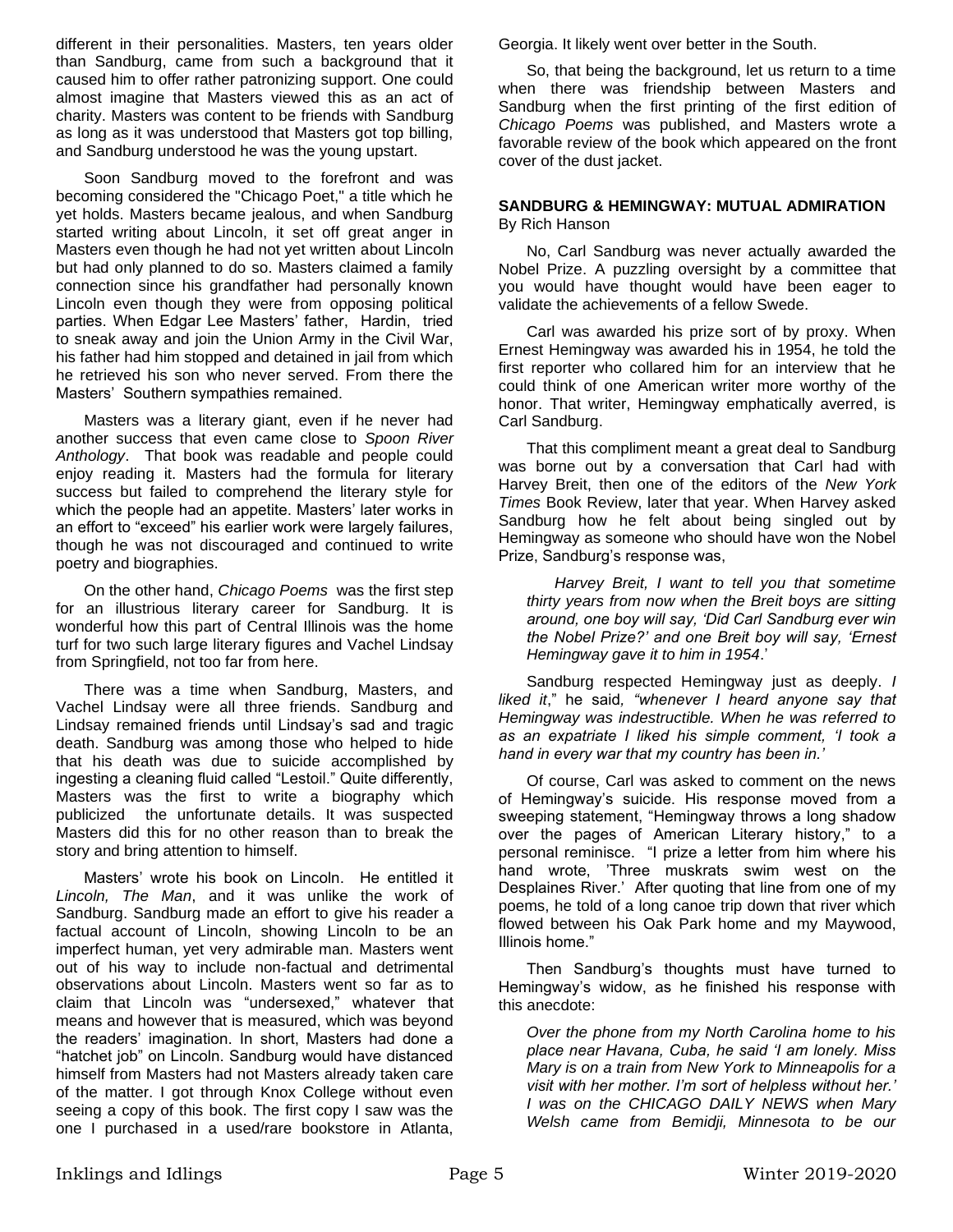*Assistant Society Editor. Plenty of men have said 'My wife is perfect,' but no other man has ever surpassed Hemingway in telling why his mate for life was perfect. Deeper than any sea grotto is the grief of 'Miss Mary,' who possessed Ernest because of rare and deep mutual bonds*.

Here we see no petty jealously or begrudging of honors won by one writer rather than another. We see two very gifted writers whose friendship was forged of mutual admiration. Sandburg understood the Hemingway's both well enough to have penned the line, "deeper than any sea grotto is the grief of 'Miss Mary." What a touching tribute to both their love and her loss.

#### **CARL SANDBURG—THE MAN: THE AUTHOR & PUBLIC EDUCATOR WHO COULD HAVE BEEN PRESIDENT OF THE UNITED STATES** By Tomas Junglander

[Ed.Note: This is the fifth installment of a Carl Sandburg biography written by CSHSA member Tomas Junglander of Vadstena, Sweden.]

## *The Journalist*

Carl Sandburg worked as a newspaper journalist for twenty-five years. His longest tenure was with the *Chicago Daily News*. Sandburg was a reporter on social issues, film critic, columnist, and he produced editorials. His coverage of the Chicago Race Riots of July 1919 remains one of the great critical studies of America´s racial conflicts. His series of newspaper articles were published in book form and became a moral wake-up call. These articles precede, according to many, the Swedish economist and sociologist Gunnar Myrdal's major work, *An American Dilemma*. Published in 1944 *An American Dilemma* served to crystallize the emerging awareness that racial discrimination and legal segregation could not endure in the U.S.

Sandburg reviewed films for seven years when the industry was in its infancy, still bound by the silence of early technology. He wrote over 2,000 pieces on the motion picture industry. On his first trip to Hollywood Sandburg interviewed many people for his column, but the highlight was his visit with Charlie Chaplin who made the greatest impression. In those days of silent films Sandburg told his readers how Chaplin's voice sounded, low and musical, with the words coming "sometimes with terrible rapidity and then again slow and stuttering." Most motion pictures of the time were derived from books or stage plays, and Sandburg applauded the originality of Chaplin. His motion picture reviews took the form of commentary more that criticism. He was one of the first critics to see the educational promise of film and the power of film to bring the world to the movie audience. He also often reacted to how historical facts are distorted in films.

"I never was any good in synchronizing with editors or publishers, except when I was a police reporter, then I would have the murder in the paper before the corpse was cold," Sandburg said.

His years on the *Daily News* were immensely creative and productive, in part, because of his ability to work in so many different fields.

He had great respect for his publisher at the *Chicago Daily News,* Victor Lawson, who headed the newspaper from 1876 to 1925. Apart from the newspaper business, Lawson was involved in various philanthropic causes in Chicago. In May of 1932, as the Depression wore on, the *Chicago Daily News* reduced all salaries in half. Sandburg resigned and gave his time and energy exclusively to the Lincoln work.

## *The Author of Children's Books*

Carl Sandburg , like the Nobel Prize winners Selma Lagerlöf and Rudyard Kipling, belongs with well-known adult writers who also are creators of children´s books. Sandburg had read Hans Christian Andersen's fairy tales but had not found anything similar in his own country. In 1922 Sandburg wrote, "Sometime I shall do a story about a town in the Rootabaga Country. I am tired of princes and princesses and I sought the American equivalent of elves and gnomes. I knew that American children would respond, so I wrote some nonsense tales with American fooling in them." On his own children with the nicknames "Spink," "Skabootch," and "Swipes" he tests his stories.

Sandburg creates the fictional Rootabaga Country--a special universe with its own geography and its own way of life. Much of the comedy in the books about Rootabaga--*Rootabaga Stories*, *Rootabaga Pigeons,* and *More Rootabagas*--lies in the way Sandburg names people and places. He plays with sounds and concepts. As a common thread through the stories, Sandburg plays with letters in the alphabet. On your way to Rootabaga you pass Over and Underland. Nobody gets out of the way for anybody else. Either you go over or under. Major cities in Rootabaga are Village of Liver-and-Onions and Village of Cream Puffs, and in the country there is also a city hidden under a grassy farm where only spiders live. The cities accommodate their residents where they live their own lives. Here there are hares, mice, ragdolls, and human brush handles mixed with taxi drivers, policemen, movie actors, and firefighters. The skyscrapers talk and feel, railroad tracks change from straight to zigzag, the city and its skyscrapers are reduced to manageable size, compressed so that they are easy to control and cope with. Rootabagians live by a clear, gentle, and dignified ethical code, and the stories are largely free of violence. Children allow themselves to decide their own names which testifies to a strikingly modern childhood vision.

One central character in the stories is the Potato Face Blind Man, wise and cheerful, who plays the accordion and collects silver dollars. He is located on Main Street next to the Post Office in the Village of Liverand-Onions. He always has time to start talks, tell stories, or give philosophical comments. He is wearing a sign with the text, I am Blind TOO! There are so many people who have eyes but see nothing with their eyes.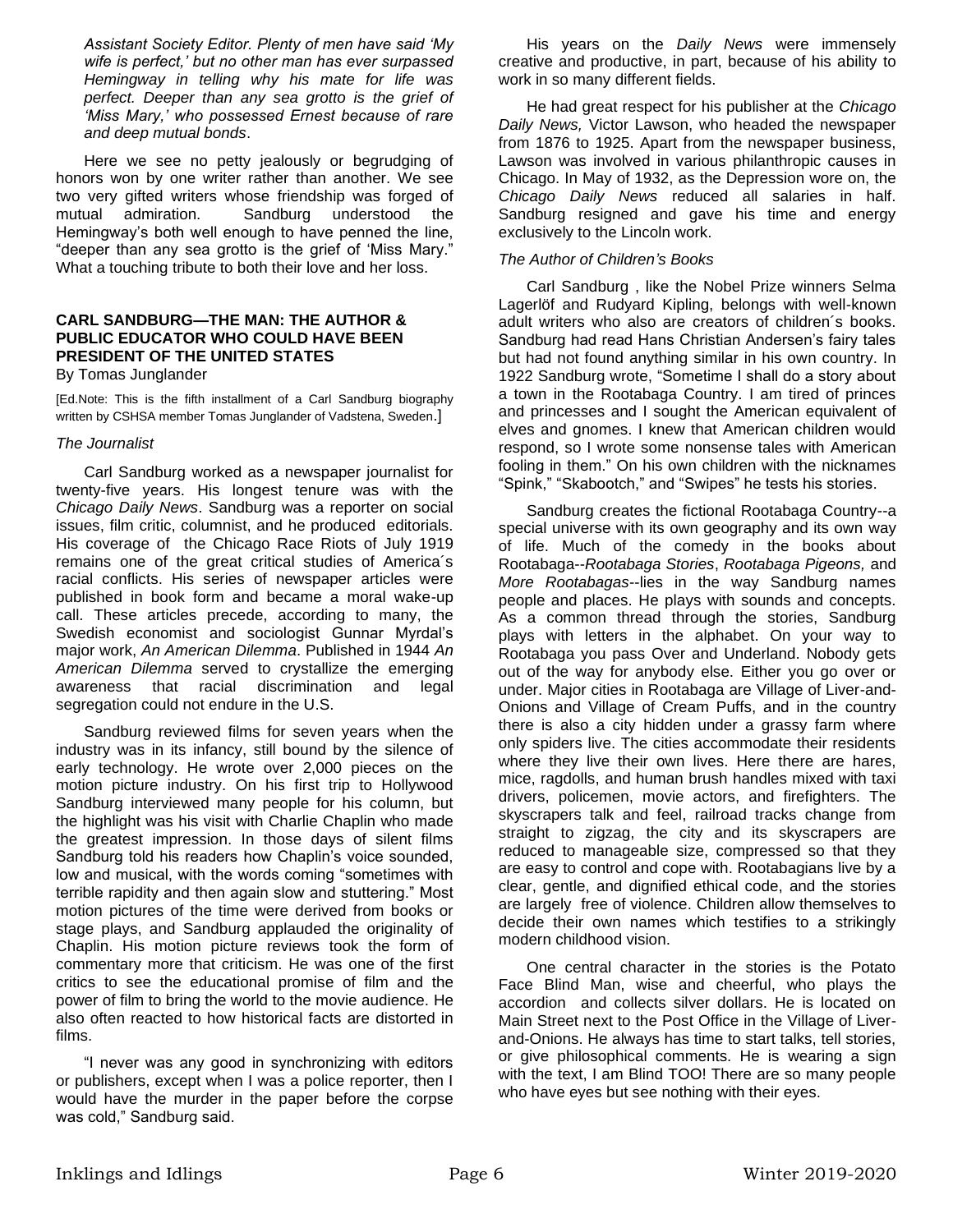Sandburg did very little moralizing. Bimbo the Snip does get his thumb stuck to his nose when the winds change while he is making a face at the Iceman. Sandburg´s mother used to reprimand him with that familiar childhood threat. He regains his thumb's freedom only after it is hit six times with the end of a policeman´s club. Government in Rootabaga Country is, on its surface, delightfully complicated. In reality, it parodies political conventions and parties. In the portrayal of life in Rootabaga, imagination and reality are combined with details from Sandburg own life.

According to Lena Kåreland, Swedish Professor Emirita in Literature, Sandburg, with his stories from Rootabaga, has had an impact on the development of Swedish children's books. As fairy tales will, these stories have a happy ending. For Lennart Hellsing, the Swedish writer, there is a direct impact from Sandburg, especially in Hellsing's early-published children's books. The inspiration that Hellsing finds in Sandburg does not lead to any imitation. Sandburg can be said to be a catalyst that helps Hellsing develop into the great children's writer he becomes. Both mean that art primarily speaks to our minds and has the ability to influence people in daily life. Both always write based on the childen's perspective and respect for children's imagination.

According to Sandburg, the name Rootabaga has Swedish origin. A "rutabaga" is a large, yellow, Swedish turnip that Sandburg Americanized to Rootabaga.

### **PHOTO GALLERY**



Photo of Sandburg taken by CSHSA member Niel Johnson of Independence, MO on October 8, 1958 at the Centenniel of the Lincoln-Douglas Debate at Knox College, Galesburg, IL.



Former CSHSA board member Stanford Shover and his son Bryan on the occasion of Stanford's 92nd. birthday in September, 2019.



Carl Sandburg at the Centennial Celebration of the Lincoln-Douglas Debate organized by Knox College and the City of Galesburg in October, 1958. L-r Sandburg, Clarence K. Gittings, Edward Steichen, and Adda George. Mr. Gittings, a Lombard College graduate and News Director for KTVO in Ottumwa, IA, served as Master of Ceremonies for the Prairie Yars Banquet honoring Sandburg during the Lincoln-Douglas Debate Centenial Celebration. Courtesy of the Clarence K. Gittings

photo collection donated to Hewes Library, Monmouth College in 2015.



Drawing of Sandburg by Dorothy Donahue that appeared on the cover of *The Prairie Journal* in the Spring, 1985 issue. Ms. Donahue was an illustrator for Hallmark Cards in Kansas City, MO. She had lived in Galesburg and taught art classes at Carl Sandburg College and the Galesburg Civic Art Center.